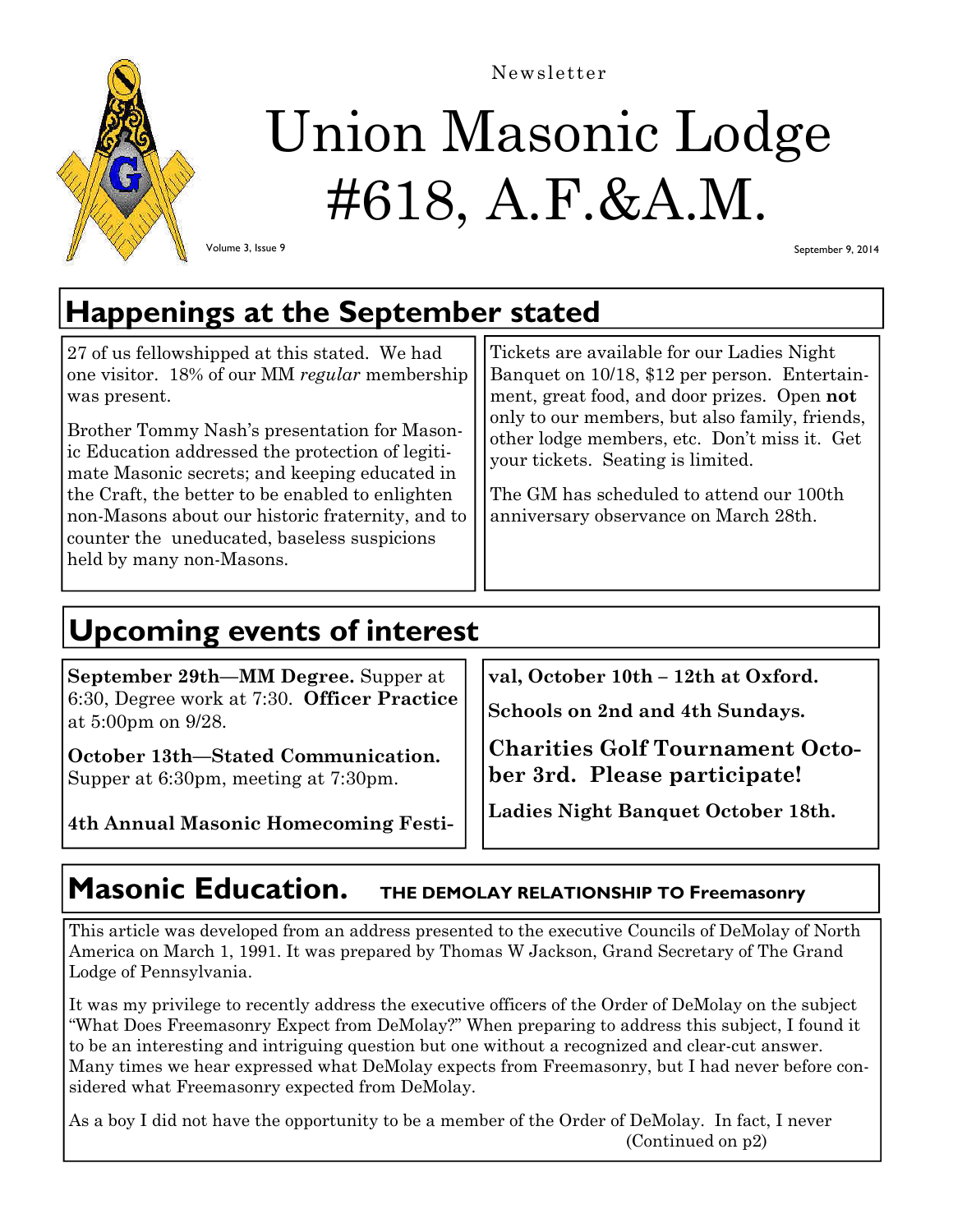| <b>September Birthdays (by age)</b>                                                                                                                                                      |                                                                                                                                                                                           |                                                                                                                                                                                 |
|------------------------------------------------------------------------------------------------------------------------------------------------------------------------------------------|-------------------------------------------------------------------------------------------------------------------------------------------------------------------------------------------|---------------------------------------------------------------------------------------------------------------------------------------------------------------------------------|
| <b>AGE / BIRTH DATE REPORT</b><br>(sorted by age on birth date)<br>92 09/22/1922 ARTHUR R. MOR-<br>GAN<br>88 09/04/1926 JAMES H. WEATH-<br><b>ERS SR</b><br>86 09/29/1928 JACOB V. NANCE | 83 09/25/1931 MCCAMIE D. HILL<br>75 09/01/1939 DAVID O. MONTA-<br><b>GUE SR</b><br>72 09/14/1942 JULIAN W. PAGE<br>58 09/21/1956 JOHN B. BROOKS JR<br>54 09/11/1960 RONALD G. THOM-<br>AS | 48 09/21/1966 DARREN R.<br><b>HARTSELL</b><br>45 09/01/1969 RYAN B. KNIGHT<br>42 09/05/1972 RODNEY B. SEHEN<br>36 09/26/1978 JASON R. RUSHING<br>24 09/28/1990 JEFFREY B. JONES |
|                                                                                                                                                                                          |                                                                                                                                                                                           |                                                                                                                                                                                 |

## **October Birthdays (by age)**

| AGE / BIRTH DATE REPORT<br>(sorted by age on birth date) | 71 10/20/1943 KENNETH W.<br><b>HARTSELL SR</b> | 157 10/11/1957 DON A. LAMBERT<br>l 54 10/26/1960 ROBERT C. |
|----------------------------------------------------------|------------------------------------------------|------------------------------------------------------------|
| l 89 10/24/1925 BYRON H. BEATTY                          | 69 10/02/1945 THOMAS M. LITTLE                 | l MCEACHERN                                                |
| 176 10/09/1938 JIMMIE BARBEE                             | 168 10/16/1946 JOHN G. HATHCOCK                | 52 10/14/1962 JEFFREY L. ABSHER                            |
|                                                          | 66 10/24/1948 WILLIAM O. BLACK JR              | 23 10/30/1991 DAVID G. NASH                                |

#### (Continued from p1)

heard of DeMolay until I became a Freemason. I was, however, active in the Boy Scouts of America for a period of 27 years and found the basic principles of both organizations to be the same although the modes of operation are quite different. I would have loved, however, to have had the opportunity to work with the ritualism of DeMolay.

Freemasonry does, indeed, have a right to expect something, from not only the Order of DeMolay as a Body, but also from each individual member of that Body. Simply defined, we have the right to expect a performance from the members of DeMolay that reflects the purpose of the organization. Many of our Members, however, fail to recognize that purpose.

Brother Frank Land, when asked to define the Order of DeMolay, stated:

"Literally speaking, I would say the Order Or DeMolay is a youth organization for young men whose purpose is the building of better citizens."

In trying to define what Freemasonry expects from DeMolay, we should look to the seven cardinal virtues and the vows of a DeMolay. They are, after all, reflective of what it takes to become a better citizen. They also represent what is required as a commitment to DeMolay.

The systematics within the Order to build that better citizen lies within the keeping of the vows and the practice of the seven cardinal virtues. Freemasonry has every right to expect that purpose to be carried out by each individual member of the Chapter, as well as the Order in general!

One of the unique facets of DeMolay which has made it so different from other youth organizations has been the emphasis on the first cardinal virtue, Filial Love. This is a quality never specifically stressed in any other organization with which I am familiar. We have the right, as a Masonic Fraternity, therefore, to expect the members of the Order of DeMolay to display a respect for their parents and to acknowledge their parents contributions in their lives.

(Continued on p3)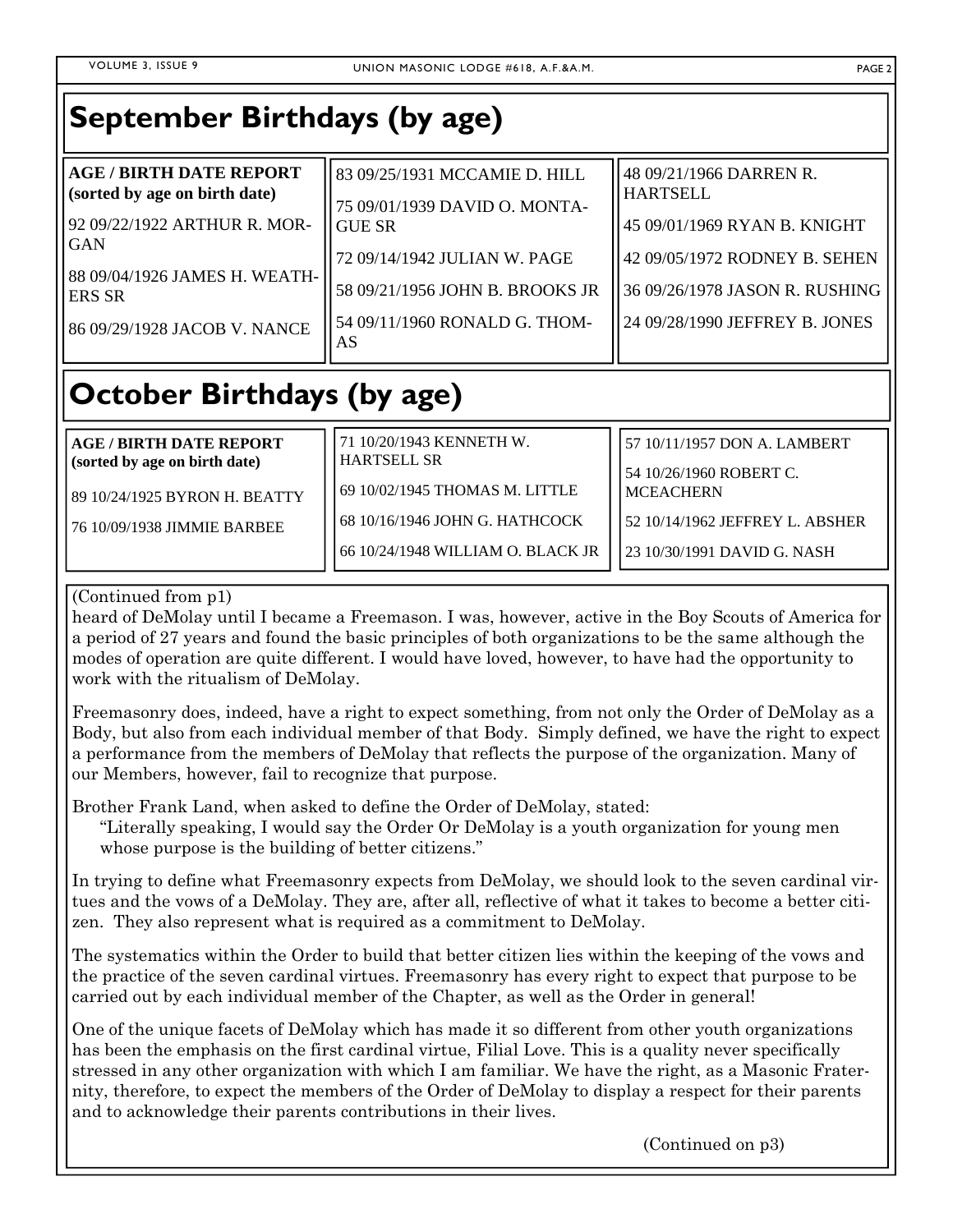#### (Continued from p2)

We have every reason to expect a member of the Order to display reverence for sacred things. A genuine belief in a Supreme Being is a fundamental philosophical principle of Freemasonry, and we can accept no less from the Order of DeMolay.

Courtesy as a virtue seems to be a lost ingredient in present day society and is an attribute which contributes to the exemplary quality of the Order. Freemasonry has every reason to expect courtesy in every way from our young men.

The ability of man to relate to man may well determine the future of the world. Indeed, I would suspect the virtue of comradeship would be one that will become more valuable in the life of a young man with each passing year. We have every right to expect the development and practice of this virtue by members of the Order.

We have every reason to expect a display of fidelity on the part of each young man who belongs to the Order. Perhaps this is one of the least emphasized virtues in society today, yet one of the most valuable.

Cleanliness in thought, word and deed becomes more unique to general society yearly! The last two decades have evidenced a remarkable change in sociological attitude toward this virtue. Indeed it seems almost nonexistent in our permissive society. What was once an accepted standard is now almost the exception. We have however every right to expect cleanliness as a virtue within the members of DeMolay.

It is the responsibility of members of the Order to become better citizens. This improved citizenship should be revealed by the practice of the seven cardinal virtues and vows of the Order. Freemasonry has every right to expect to see this end achieved.

The understanding by both members of the Craft and the Order DeMolay of what is expected from DeMolay cannot help but improve the relationship between the two organizations!

[I realize the following has been around a long time; but I hope you, as I, enjoy reading it again *occasionally*.]

=======================================================================

#### THE FAITHFUL FEW

When the meeting's called to order, And you look about the room: You're sure to see some faces, That from out the shadows loom, That are always at the meeting, And stay till it is through. The ones that I would mention, Are the Always Faithful Few.

They fill the vacant offices, As they are always on the spot. No matter what's the weather, Though it may be awful hot; It may be dark and rainy, But, they are tried and true; The ones that you rely on, Are the Always Faithful Few.

There's lots of worthy members, Who will come when in the mood; When everything's convenient, They can do a little good; They're a factor in the Order And are necessary, too, But the ones who never fail us Are the Alwavs Faithful Few.

If it were not for these faithful Whose shoulders at the wheel Keep the Order moving onward, Without a halt or reel: What would be the fate of Orders, Who have so much to do? They surely would go under But for the Faithful Few.